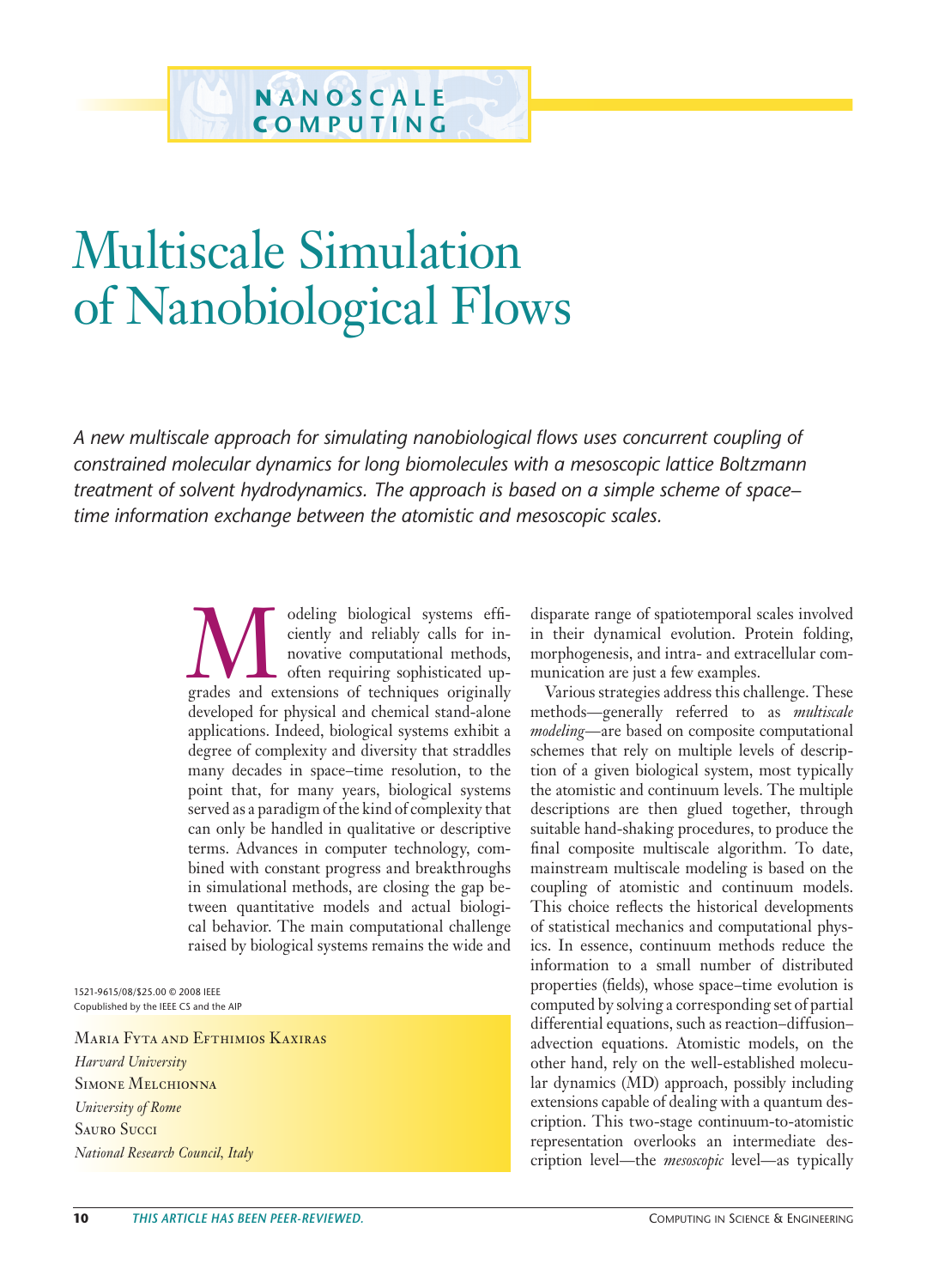represented by Boltzmann kinetic theory and its extensions. Kinetic theory lies between the continuum and atomistic descriptions, so it should provide an appropriate framework for developing robust multiscale methodologies.

Until recently, the common perception of the Boltzmann equation (the central equation of kinetic theory) as computationally nearly as demanding as MD yet of limited use for dense fluids (water being the typical biological medium) because it lacks many-body correlations hindered this approach. But new developments in lattice kinetic theory<sup>1,2</sup> are making this view obsolete. Over the past decade, such developments have shown that suitably discretized forms of minimal kinetic equations, most notably the lattice Boltzmann (LB) equation, are giving rise to efficient algorithms capable of handling complex flowing systems across many scales of motion. Fluid flow behavior is described through minimal forms of the Boltzmann equation, living on a discrete lattice. The lattice dynamics is designed to reflect the basic conservation laws of continuum mechanics and also to host additional (mesoscopic) physics, which continuum models don't easily accommodate. Remarkably, you can achieve both tasks within the same algorithm, which often proves computationally advantageous over the continuum approach based on the Navier-Stokes equations.

Only very recently have researchers begun to incorporate LB advances in a new class of mesoscopic multiscale solvers.<sup>3</sup> In this article, we address these solvers, focusing on the biologically important problem of biopolymer translocation through nanopores. We base our procedure on the assumption that, to capture the translocation process's essential aspects, we don't have to resolve all underlying atomistic details. As a result, we treat both solvent and solute degrees of freedom through appropriate coarse-graining. Because of our methodology's intrinsic coarse-graining nature, the direct mapping to experimental conditions must proceed through the adjustment of appropriate parameters.

## **Multiscale Coupling Methodology**

We couple a mesoscopic fluid solver (the LB method) concurrently to the atomistic scale using explicit atomistic dynamics, which, for simplicity, we call MD in a broad sense. This procedure involves different levels of the statistical description of matter (continuum and atomistic). It handles different scales through the spatial and temporal coupling between the constrained MD for the

polymer evolution and the LB treatment of the explicit solvent dynamics. This multiscale framework is well suited to address a class of biologically related problems.

The solvent dynamic doesn't require statistical ensemble averaging because it's represented through a discrete set of pre-averaged probability distribution functions (the singleparticle Boltzmann distributions), which are propagated along straight particle trajectories. At variance with Brownian dynamics, the LB approach handles fluid-mediated solvent-to-solvent interactions through an explicit representation of local collisions between the solvent and solute molecules. By leveraging space–time locality, the corresponding algorithm scales linearly with the number of beads, as opposed to Brownian dynamics' superquadratic dependence. This dual field/ particle nature greatly facilitates the coupling between the mesoscopic and atomistic levels, both on conceptual and computational grounds. Full details on this scheme appear elsewhere.<sup>4</sup> Re-

*We base our procedure on the assumption that, to capture the translocation process's essential aspects, we don't have to resolve all underlying atomistic details.*

searchers have previously coupled LB and MD to investigate single-polymer dynamics, but we extend this to long molecules of biological interest.

A word of caution is in order with the Stokes limit,  $Re \rightarrow 0$ . In this limit, the scale separation between atomistic and hydrodynamic degrees of freedom becomes opaque, as the atomic mean free path becomes comparable with hydrodynamic scales. However, researchers have shown that finite Reynolds corrections to hydrodynamics have negligible effects on the solvent-mediated forces between suspended bodies—for example, Oseenlevel hydrodynamics is satisfactorily recovered.<sup>4,6</sup>

We first turn to the atomistic part in our approach and consider a polymer consisting of *N* monomer units (also referred to as *beads*). We advance in time each polymer bead according to the following set of MD equations:

$$
\mathbf{F}_{tot,i} = \mathbf{F}_{c,i} + \mathbf{F}_{drag,i} + \mathbf{F}_{r,i} + \mathbf{F}_{\kappa,i},
$$
\n(1)

where the index *i* runs over all beads. In this expression,  $\mathbf{F}_{c,i}$  is a conservative force describing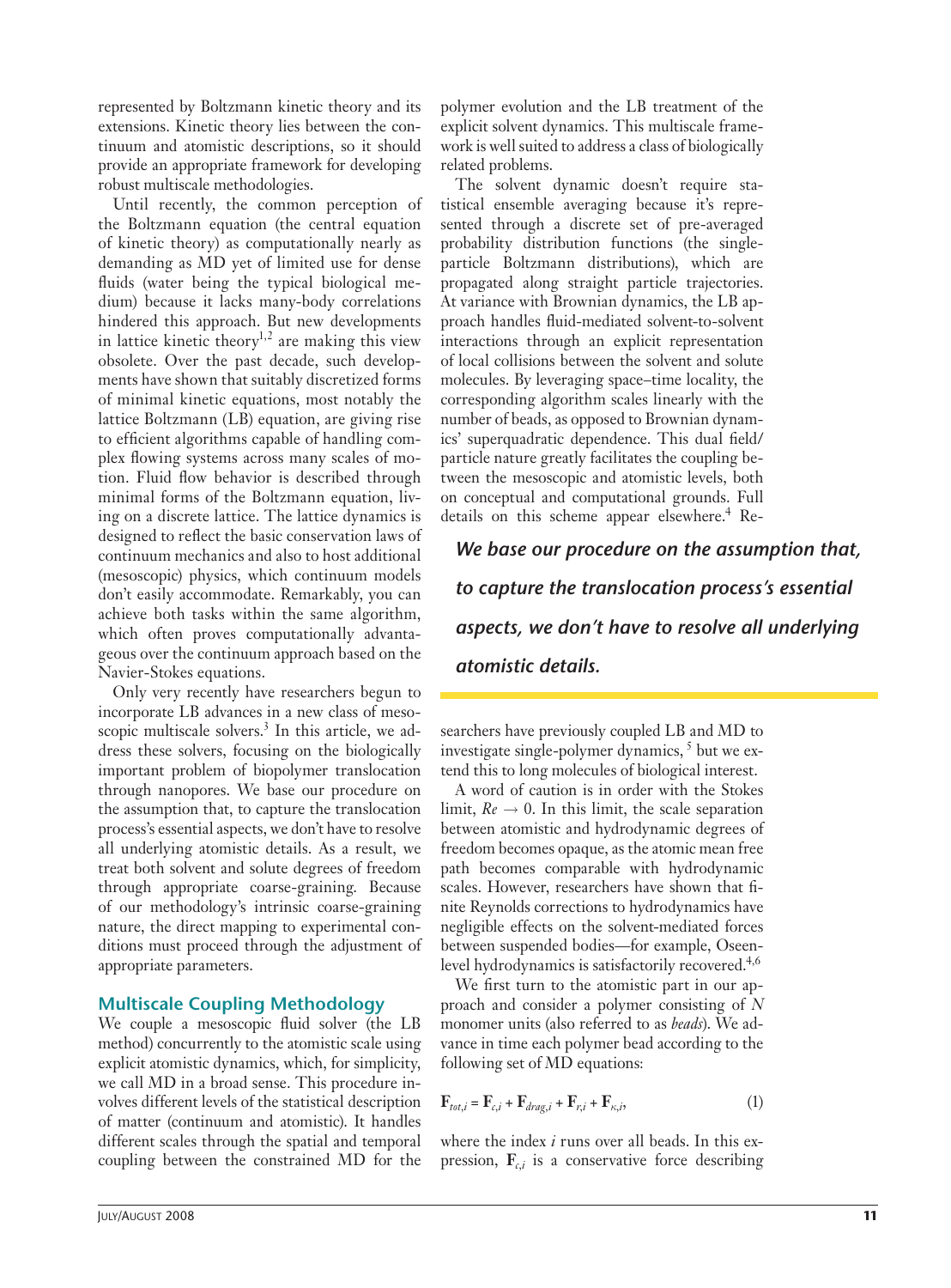bead-to-bead interactions, represented here by a Lennard-Jones potential:

$$
V_{LJ}(r) = 4\varepsilon \left[ \left( \frac{\sigma}{r} \right)^{12} - \left( \frac{\sigma}{r} \right)^{6} \right].
$$
 (2)

We truncate this potential at a distance of  $r = 2^{1/6}\sigma$ and augment it by an angular harmonic term to account for distortions of the angle between consecutive bonds:

$$
V_{ang}(\phi) = \frac{\kappa_{\phi}\phi^2}{2},\tag{3}
$$

where  $\phi$  is the relative angle between two consecutive bonds, and  $\kappa_{\phi}$  is a constant. The present model doesn't include torsional motions, but we can easily incorporate them if needed. The second term in Equation 1, **F***drag*,*i*, represents the dissipative drag force due to polymer–fluid coupling given by

$$
\mathbf{F}_{drag,i} = -m_{\gamma}(\mathbf{v}_i - \mathbf{u}_i),\tag{4}
$$

where  $\mathbf{v}_i$ ,  $\mathbf{u}_i$  is the bead and fluid velocity evaluated at the bead position  $\mathbf{r}_i$  of bead *i* with a mass *m*; and *γ* is the friction coefficient.

In addition to mechanical drag, the polymer feels the effects of stochastic fluctuations in the fluid environment, which is related to the third term in Equation 1,  $\mathbf{F}_{r,i}$ , an uncorrelated random force with zero mean acting on bead *i*. The term **F***κ*,*<sup>i</sup>* in Equation 1 is the reaction force resulting from *N* – 1 holonomic constraints for molecules modeled with rigid covalent bonds. Using constraints instead of flexible bond lengths lets us eliminate unimportant high-frequency intramolecular motion that might lead to numerical instabilities. To avoid spurious dissipation, the bead velocities must be strictly orthogonal to the relative displacements. We enforce the constraints on both positions and velocities over positions and momenta separately via the Shake and Rattle algorithms.<sup>7,8</sup>

The LB equation is a minimal form of the Boltzmann kinetic equation in which all molecular motion details are removed except those that are strictly needed to recover hydrodynamic behavior at the macroscopic scale (mass-momentum and energy conservation). The result is an elegant equation for the discrete distribution function  $f_p(\mathbf{x}, \mathbf{z})$ *t*) describing the probability of finding an LB particle at lattice site **x** at time *t* with a discrete speed **c***p*. Specifically, we're dealing with nanoscale flows and consider the fluctuating LB equation, which takes the following form:<sup>9</sup>

$$
f_p(\mathbf{x} + \mathbf{c}_p \Delta t, t + \Delta t) =
$$
  
\n
$$
f_p(\mathbf{x}, t) - \omega \Delta t (f_p - f_p^{eq})(\mathbf{x}, t) + F_p \Delta t + S_p \Delta t.
$$
 (5)

The particles can only move along the links of a regular lattice defined by discrete speeds, so the synchronous displacements  $\Delta \mathbf{x}_p = \mathbf{c}_p \Delta t$  never take the fluid particles away from the lattice. We use the standard 3D 19-speed lattice in this study (see Figure 1 in Sauro Succi and his colleagues' article<sup>3</sup>). The right-hand side of Equation 5 represents the effect of intermolecular solvent-to-solvent collisions, through a relaxation toward local equilibrium,  $\hat{f}^{eq}_{p}$ , typically a second-order (low-Mach) expansion in the fluid velocity of a local Maxwellian with speed **u**:

$$
f_p^{eq} = w_p \rho \left\{ 1 + \frac{\mathbf{u} \cdot \mathbf{c}_p}{c_s^2} + \frac{1}{2c_s^4} [uu : (\mathbf{c}_p \mathbf{c}_p - c_s^2 \mathbf{I})] \right\}, \tag{6}
$$

where  $c_s$  is the solvent's sound speed,  $w_p$  is a set of weights normalized to unity, *I* is the unit tensor in configuration space, and  $\rho$  is the local density. The relaxation frequency controls the fluid kinematic viscosity *υ* through the relation  $v = c_s^2$  $(1/\omega - \Delta t/2)$  and  $\Delta t$  is the LB time step.<sup>3</sup> Knowing the discrete distributions  $f_p$  lets us calculate the local density  $\rho$ , flow speed  $\rho$ **u**, and momentum-flux tensor *P*, using a direct summation on all discrete distributions:

$$
\rho(\mathbf{x},t) = \sum_{p} f_p(\mathbf{x},t)
$$
\n(7)

$$
\rho \mathbf{u}(\mathbf{x},t) = \sum_{p} f_{p}(\mathbf{x},t) \mathbf{c}_{p}
$$
\n(8)

$$
\boldsymbol{P}(\mathbf{x},t) = \sum_{p} f_p(\mathbf{x},t) \mathbf{c}_p \mathbf{c}_p. \tag{9}
$$

The momentum-flux tensor's diagonal component gives the fluid pressure, while the off-diagonal terms give the shear stress. Both quantities are available locally and at any point in the simulation. Thermal fluctuations are included through the source term  $F_p$  in Equation 5, which is consistent with the fluctuation theorem at all scales. In the same equation, the polymer-fluid back reaction is described through the source term *Sp*, which represents the momentum input per unit time due to the polymer's reaction on the fluid populations. Equation 10 gives this back reaction:

$$
S_p(\mathbf{x},t) = \frac{w_p}{c_s^2} \sum_{i \in D(x)} [\mathbf{F}_{drag,i} + \mathbf{F}_{r,i}] \cdot \mathbf{c}_p, \tag{10}
$$

where  $D(x)$  denotes the mesh cell to which the *i*th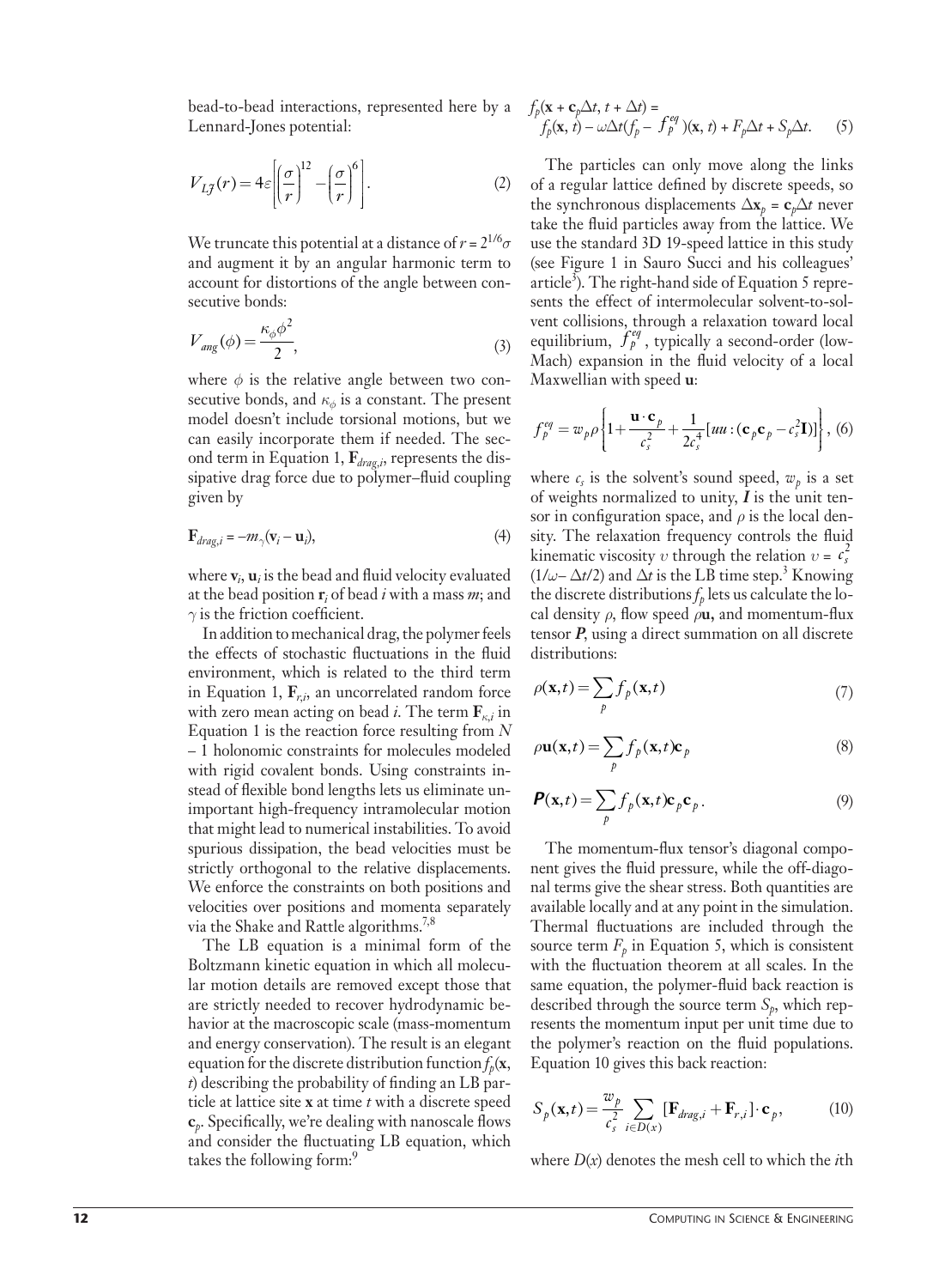bead belongs. All quantities in this equation must reside on the lattice nodes, so we must extrapolate the frictional and random forces from the particle to the grid location.

In the LB solver, free streaming proceeds along straight trajectories, securing exact conservation of the numerical scheme's mass and momentum and facilitating the imposition of geometrically complex boundary conditions. We don't need to solve the computationally expensive Poisson equations because the pressure field is locally available. All interactions are local, rendering the LB scheme ideal for parallel computing. More advanced LB models<sup>10</sup> could be equally well-suited for coupling to atomicscale dynamics.

The MD solver is marched in time with a stochastic integrator (due to extra nonconservative and random terms), $^{11}$  proceeding at a fraction 1/*M* of the LB time step  $\Delta t$ :  $\Delta t_{MD} = \Delta t / M$ . The time step ratio  $M > 1$  controls the scale separation between the solvent and solute timescales and should be chosen as small as possible, consistent with the requirement of providing a realistic description of the polymer dynamics. We repeat the MD cycle *M* times, freezing the hydrodynamic field at each LB timestamp  $t_n = n\Delta t$ . At this time step, we transfer spatial information from grid to particle locations (and conversely). For this transfer, we use a simple nearest-grid-point interpolation scheme (see Figure 1) for simplicity. At a time step  $t_n = n\Delta t$ , the pseudoalgorithm describing a single LB time step will be

- Velocity interpolation:  $\mathbf{u}(\mathbf{x}) \rightarrow \mathbf{u}_i$ 1.
- For *k* = 1, *M*: Advance the molecular state from *t* to  $t + \Delta t_{MD}$ 2.
- Force extrapolation:  $\mathbf{F}_i \rightarrow \mathbf{F}(\mathbf{x})$ 3.
- Advance the Boltzmann populations from *t* to  $t + \Delta t$ . 4.

Figure 1 outlines this scheme. In terms of computational efficiency,  $\Delta t_{MD}$  is largely independent of the number of beads *N* because

- the LB–MD coupling is local,
- the forces are short-ranged, and
- the Shake and Rattle algorithms are empirically known to scale linearly with the number of constraints.

Up to this point, we've described a general scheme that's applicable to any situation in which a long polymer is moving in a solvent. This motion supports a fundamental understanding of



Figure 1. Nearest-grid-point interpolation scheme. We transfer spatial information (a) from grid to particle and (b) from particle to grid. Gray spheres denote beads, and white spheres are lattice sites. (c) The information exchange (lattice Boltzmann [LB]–molecular dynamics [MD] coupling) is sketched through the vertical highlighted regions between the two scales of our multiscale approach. The MD marches in time on a finer timescale (by a factor of five in the sketch and our simulations) than the LB solver.

polymer dynamics in the solvent's presence and is crucial in relevant biophysical processes.

# **Biopolymer Translocation through Nanopores**

Recent experimental studies have focused on the translocation of biopolymers such as RNA or DNA through nanometer-sized pores. These studies explore in vitro the translocation process through microfabricated channels under the effects of an external electric field or through protein channels across cellular membranes.<sup>12,13</sup> In particular, recent experimental work has focused on the possibility of fast DNA sequencing through electronic means—that is, by reading the DNA sequence while it moves through a nanopore under the effect of a localized electric field.<sup>12</sup> This type of biophysical process is important in phenomena such as viral infection by phages, interbacterial DNA transduction, or gene therapy. Researchers have also analyzed some universal features of DNA translocation theoretically, using nonhydrodynamic coarse-grained or microscopic models.<sup>14,15</sup> However, these complex phenomena involve competition between many-body interactions at the atomic or molecular scale, fluid–atom hydrodynamic coupling, and the interaction of the biopolymer with wall molecules in the pore's region. Resolving these interactions is essential to understanding the physics underlying the translocation process. To this end, we model the dynamics of biopolymer translocation through narrow pores, using the multiscale scheme described previously.

We performed our numerical simulations in a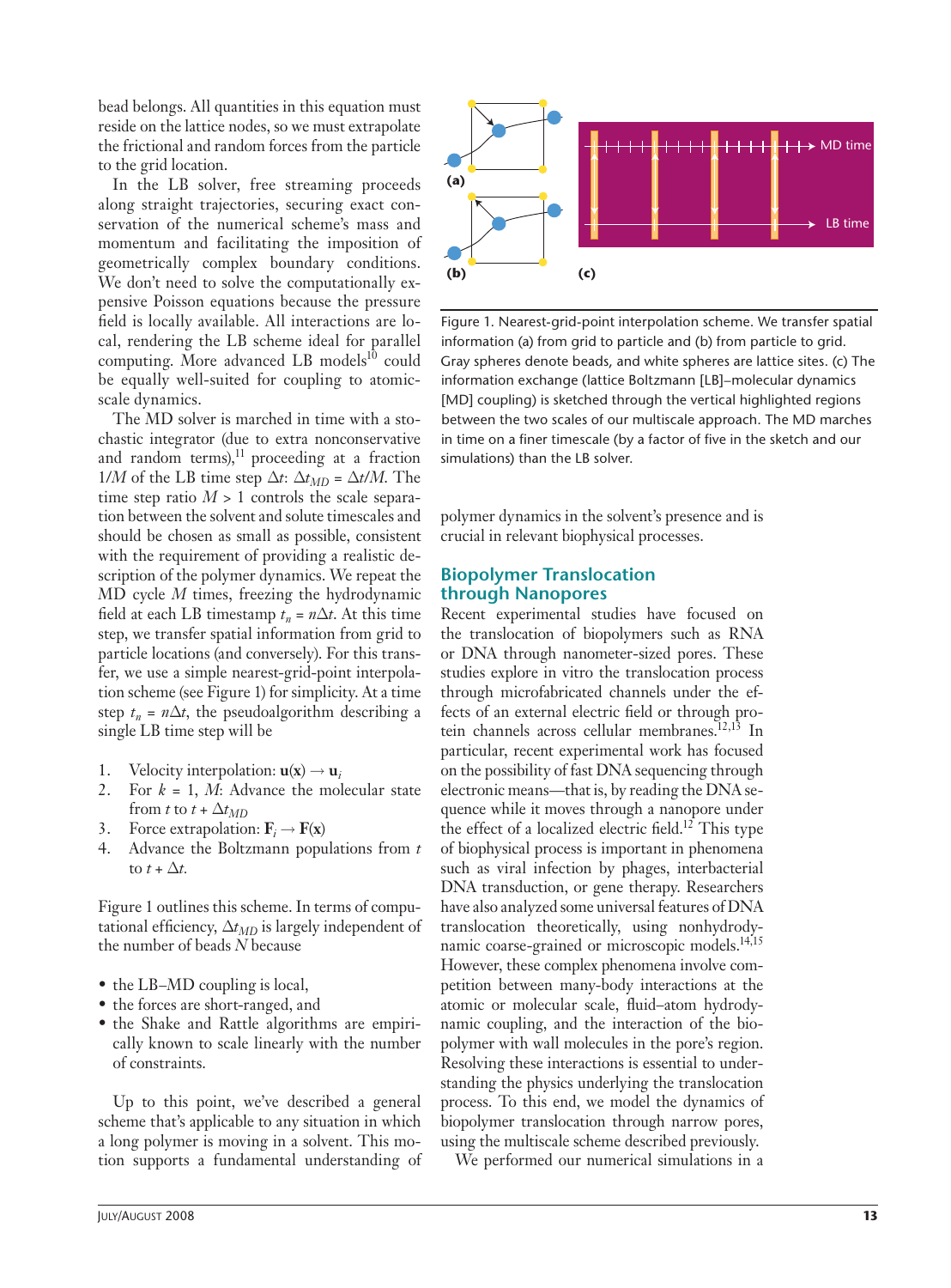

Figure 2. A typical translocation event. The 3D box includes the fluid, the polymer, and a wall (not shown) that separates the box into two chambers. A polymer (red beads) represents doublestranded DNA at an instant when roughly 60 percent of the beads have translocated. The fluid is also shown as a 3D representation of the velocity magnitude at the beads' vicinity and on 2D planes (red denotes high value). A pulling force **F***drive*,*<sup>i</sup>* with a direction from right to left induces translocation.



Figure 3. Translocation results for a molecule with 100 beads. (b) The variety of translocation events and (a) the corresponding duration histogram.

3D box of size  $N_x \times N_y \times N_z$  in units of the lattice spacing ∆*x*. The box contains both the solvent and the polymer. We take  $N_x = 2N_y$ ,  $N_y = N_z$ , with a separating wall located in the midsection of the *x* direction at  $x = N_x/2$ . For polymers with fewer than 500 beads, we use  $N_x$  = 80; for larger polymers, we use  $N_x = 100$ . At  $t = 0$ , the polymer

resides entirely in the right chamber at  $x > N_x/2$ . This polymer can translocate from one chamber to the other through a square hole of side *d*  $= 3\Delta x$  in the center of the separating wall. Figure 2 shows a 3D representation of a typical translocation event. We also map the fluid speed's magnitude on different planes and as a 3D contour surface surrounding the polymer beads.

Several parameters are involved in the simulation (additional details appear elsewhere<sup>4</sup>). We measure all parameters in units of the LB time step ∆*t* and spacing ∆*x*, which we set equal to 1. The parameters for the Lennard-Jones potential are  $\sigma = 1.8$  and  $\varepsilon = 2 \times 10^{-3}$ , and we set the bond length among the beads to  $b = 1.2$ . The solvent density and kinematic viscosity are 1 and 0.1, respectively, and the inverse temperature is  $\beta = 10^4$ . The friction coefficient,  $\gamma = 0.1$ , is a parameter governing both the polymer's structural relation toward equilibrium and the strength of the coupling with the surrounding fluid. The MD time step is a 1/*M* fraction of the LB time step, as mentioned previously, and we set  $M = 5$ .

A constant electric force, **F***drive*,*i*, induces translocation. This force acts along the *x* direction and is confined in a rectangular channel of size  $3\Delta x \times \Delta x \times \Delta x$  along the streamwise (*x* direction) and cross flow ( *y*, *z* directions). This driving force, which is an additional term in Equation 1, represents the external field's effect in the experiments. We use **F***drive*,*<sup>i</sup>* = 0.02. This choice of parameter values implies that we're describing the fast translocation regime, in which the translocation time is much smaller than the Zimm time, which is the polymer's typical relaxation time toward its native (minimum energy, maximum entropy) configuration. Under these conditions, we can't ignore the polymer dynamics' many-body aspects because the beads along the chain don't move independently.

Here, we model DNA as a polymeric chain of several segments (the beads) and trace its dynamic evolution interacting with a fluid solvent as it passes through a narrow hole that's comparable to the bead size. Each bead maps to several base pairs (bp), ranging from roughly 8 (similar to the hydrated diameter of B-DNA in physiological conditions) to approximately  $10^{3}$ .<sup>16,17</sup> To estimate this number for our simulations and interpret our results in terms of physical units, we examine the persistence length  $(l_n)$  of the semiflexible polymers used in our simulations. We use the formula for the fixed-bond-angle model of a worm-like chain:<sup>18</sup>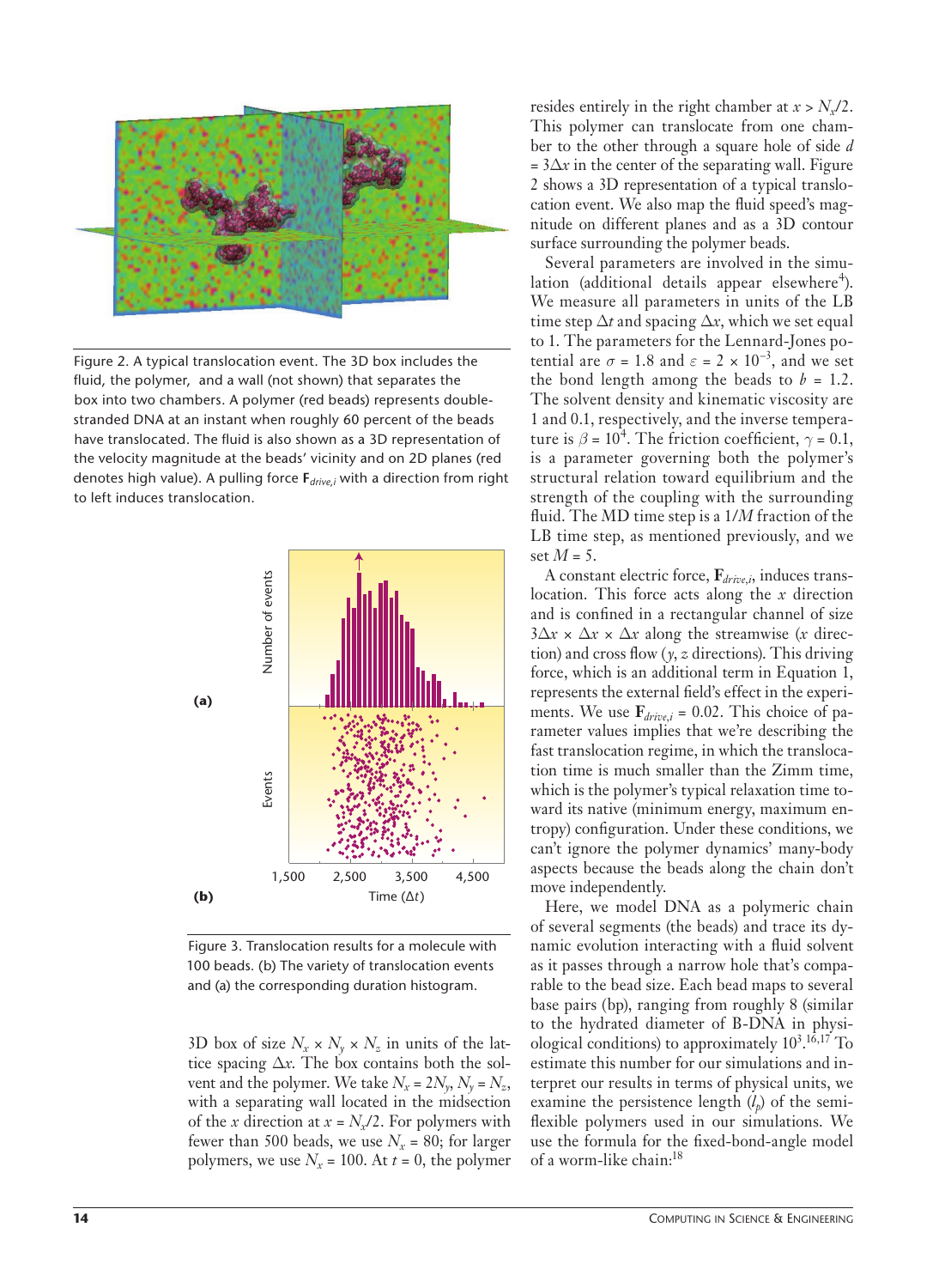$$
l_p = \frac{b}{1 - \cos\langle\theta\rangle},\tag{11}
$$

where  $\langle \theta \rangle$  complements the average bond angle between adjacent bonds. In lattice units (∆*x*), we found an average persistence length for the polymers considered to be approximately 12. For *λ*phage DNA,  $l_p \sim 50$  nm,<sup>19</sup> which we set equal to  $l<sub>p</sub>$  for our polymers. Thereby, the lattice spacing is  $\Delta x \sim 4$  nm, which is also the size of one bead. Given that the bp spacing is ~0.34 nm, one bead maps to approximately 12 bps. With this mapping, the pore size is roughly 12 nm, close to the experimental pores, which are of the order of 10 nm. The polymers presented here with  $N = 20$ – 500 beads correspond to DNA lengths in the range  $0.2 - 6 \times 10^3$  bp. The DNA lengths used in the experiments are larger (up to  $\sim 10^5$  bp). With appropriate computational resources, our multiscale scheme could handle these lengths.

Having established the quantitative mapping of DNA bp to the simulated beads, we compared the statistical features of the simulated translocation process to experimental studies. We then generated the ensemble of our simulations using different realizations of the initial polymer configuration to account for the process's statistical nature. Finally, we performed extensive simulations of numerous translocation events over 100 to 1,000 initial polymer configurations for each polymer length. Figure 3b depicts the various events for a molecule with 100 beads, which represents double-stranded DNA with 1.2 kbp; Figure 3a shows the projected duration histograms in LB units. We obtained similar distributions for all the polymer lengths considered here by accumulating all events for each length. By choosing lengths that match experimental data, we compared the corresponding experimental duration histograms (see Figure 1c in Arnold Storm and his colleagues' article<sup>20</sup>) to the theoretical ones. This comparison sets the LB time step to  $\Delta t$ , 8 nsec.

Figure 4 shows the time distributions for representative DNA lengths simulated here. In this figure, we use physical units according to the mapping described earlier for direct comparison to similar experimental data. $^{20}$  The MD time step for  $M = 5$  will then be  $\Delta t_{MD}$ , 1.6 nsec, indicating that the MD timescale related to the coarsegrained model that handles the DNA molecules is significantly stretched over the physical process. An exact match to all the experimental parameters is, of course, not feasible with coarse-grained simulations. Nevertheless, essential features of DNA



Figure 4. Histograms. Calculated translocation times for various events and DNA lengths are shown in parentheses in kbp  $(10^3$  bp). The arrows point to the most probable time for each polymer size.



Figure 5. Scaling law of the translocation time with the DNA length. The points correspond to the arrows in Figure 4 and lead to an exponent equal to  $1.27 \pm 0.03$ .

translocation are reasonably well reproduced, so we can use the current approach to model similar biophysical processes that involve biopolymers in solution. We can make this process more efficient by a further fine-tuning of the parameters used in the multiscale model.

The variety of initial polymer realizations produce a scaling-law dependence of the translocation times on length.<sup>15,20</sup> The duration histograms aren't simple Gaussians, but are skewed toward longer times. Accordingly, we use the most probable time (peak of the distribution shown by the arrow in Figure 3a) as the representative translocation time for every distribution. This is also the definition of the translocation time in experiments, to which we compare our results. Calculating the most probable times for each length leads to the nonlinear relation between the translocation time  $\tau$  and the number of beads *N*:  $\tau$ (*N*)  $\propto$  $N^{\alpha}$ , with an exponent  $\alpha \sim 1.28 \pm 0.01$ . The scaling law reported in Figure 5 is in good agreement with a recent experimental study of double-stranded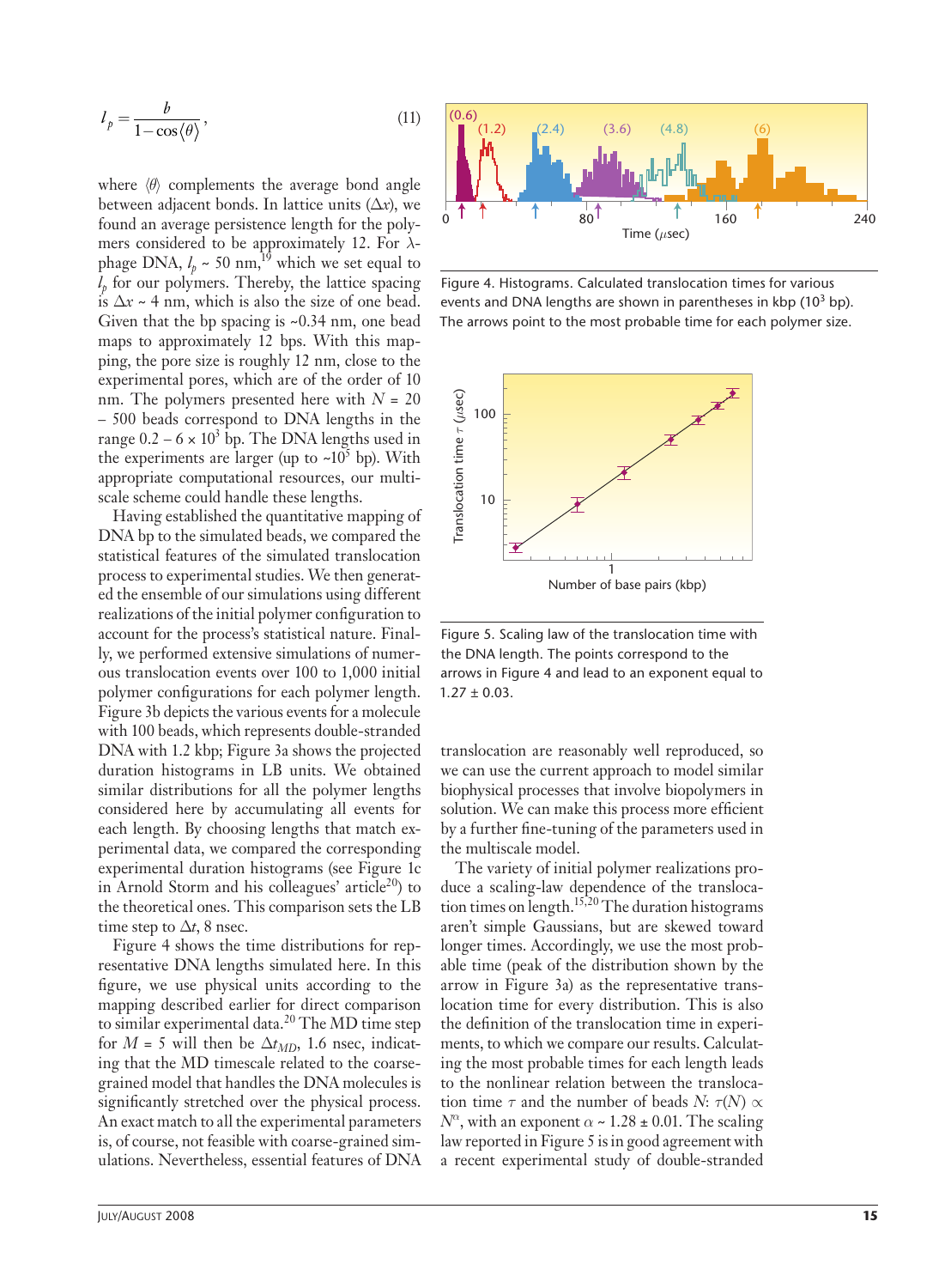

Figure 6. Translocation process dynamics. (b) Radii of gyration with time for a polymer representing 4.8 kbp, and (a) effective radii of gyration for different values of *γ* for a 2.4 kbp polymer.

DNA translocation, which reported  $\alpha \sim 1.27$   $\pm$  $0.03<sup>20</sup>$  In the absence of a solvent, the exponent rises to  $1.36 \pm 0.03$ . Such a difference indicates a significant acceleration of the process due to hydrodynamic interactions.

#### **Dynamics of the Translocation Process**

Our simulations confirm that the polymer moves through the pore in the form of two almost compact blobs on either side of the wall. One of the blobs (the untranslocated part, denoted by *U*) is contracting and the other (the translocated part, denoted by *T*) is expanding. This behavior is visible in Figure 2 for a random event and holds throughout the process, apart from the end points (initiation and completion of the translocation). We assign a radius of gyration  $R_I(t)$  (with  $I = U, T$ ) to each of these blobs, following a static scaling law with the number of beads  $N_I$ :  $R_I(t) \sim N_I^{\mu}(t)$ with  $\mu \sim 0.6$  being the Flory exponent for a 3D self-avoiding random walk. Based on the conservation of polymer length,  $N_U + N_T = N$ , we can define an effective translocation radius as

$$
R_E(t) = \left[ R_T^{1/\mu}(t) + R_U^{1/\mu}(t) \right]^\mu, \tag{12}
$$

which should be constant when the static scaling applies. We deduce from our simulations that  $R_E(t)$ is approximately constant for all times throughout

the process except near the end points. There, the polymer can no longer be represented as two uncorrelated compact blobs, so the static scaling no longer holds.

Figure 6b represents the time evolution of all radii as averages over hundreds of events for a specific polymer length. We scale the time shown so that *t* = 1 denotes an event's total translocation time; we also scale the radii of gyration with respect to  $R_U(t = 0)$  for each case. By definition,  $R_U(t)$ vanishes at  $t = 1$ , while  $R_T$  increases monotonically from  $t = 0$  up to  $t = 1$ , although it never reaches the value  $R_U(t = 0)$ ; we'll elaborate on this later.

Checking the static scaling's validity with respect to the hydrodynamic field's strength is essential. To this end, we further explore the effective radii of gyration in relation to the parameter *γ*. We fixed the length to  $N = 200$  beads and generated roughly 100 different initial configurations for each value of *γ*. We present the variation of  $R_E$  with this coefficient in Figure 6a, where  $R_E$  is clearly almost constant for small  $\gamma$ , but as *γ* increases, the radii are no longer constant not only at the end points but also throughout the translocation. We interpret large parameter *γ* values as a strong molecule–fluid coupling. The fluid's influence on the beads, experienced by the back reaction, is large and suppresses the polymer fluctuations such that the translocating biopolymer can no longer be represented as a pair of compact blobs, and the static scaling no longer holds.

Inspection of all the biopolymers at the end of the event reveals that they become more compact after their passage through the pore. This is quantitatively checked through the values of the radii of gyration, which is considerably smaller at the end than it was initially:  $R_T(t = 1) < R_U(t = 0)$ . The fact that as the polymer passes through the pore it becomes more compact than it was at the event's initial stage might be related to incomplete relaxation, but this remains to be investigated. In Figure 6a, all effective radii of gyration at the translocation's final stage decrease to a value smaller than the initial  $R_U(t = 0)$ . The ratio  $R_T(t)$  $= 1/R_U(t = 0)$  is always smaller than 1 and ranges from 0.72 for  $\gamma = 0.1$  to 0.90 for  $\gamma = 0.5$ .

Throughout its motion, the polymer continuously interacts with the fluid environment. The forces that essentially control the process are the electric drive **F***drive*,*<sup>i</sup>* and the hydrodynamic drag **F***drag*,*<sup>i</sup>* which act on each bead. However, at the end points (initiation and completion of the passage through the pore), entropic forces become important. The fluctuations experienced by the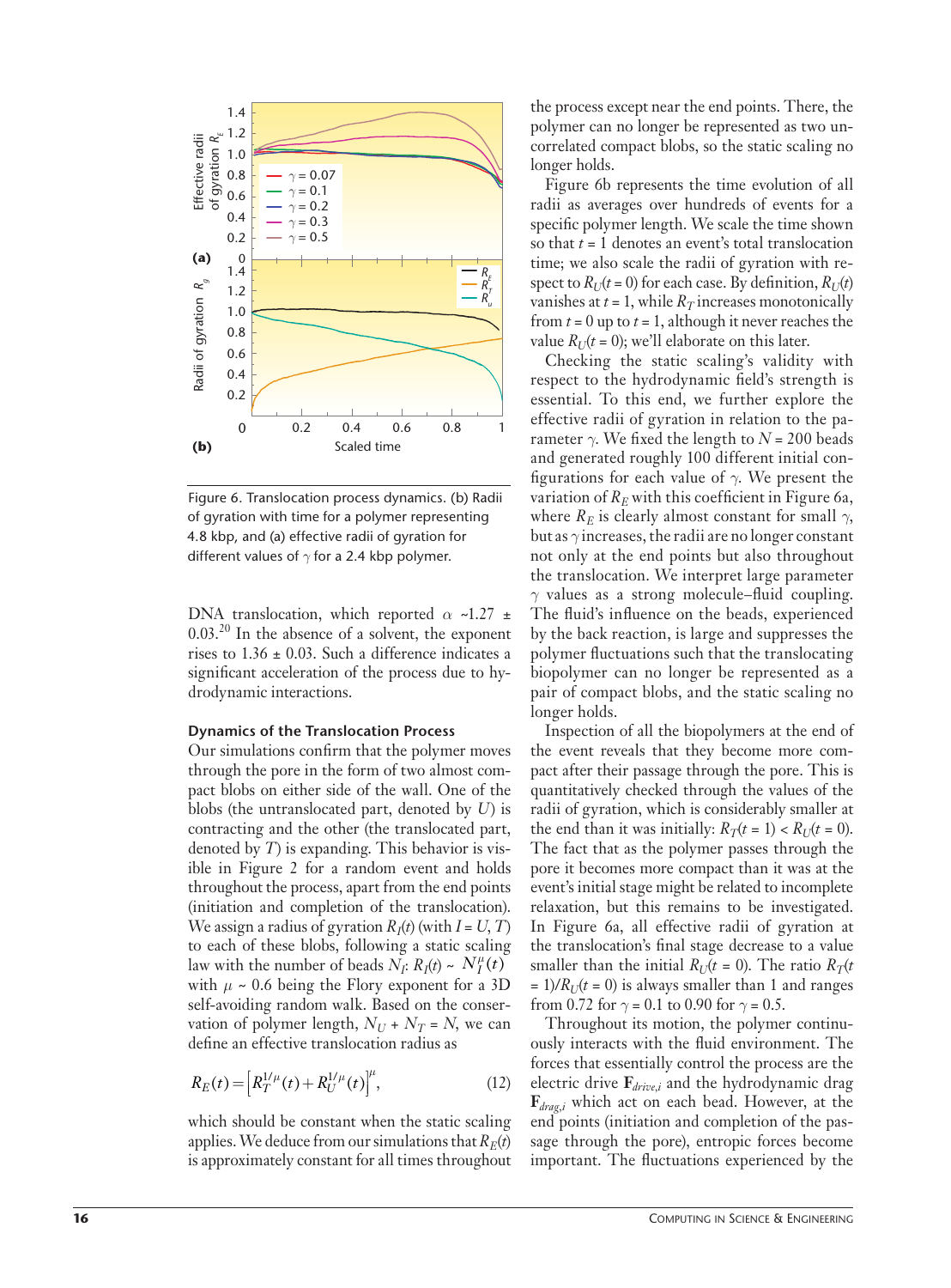polymer because of the fluid's presence are correlated to these entropic forces, which, at least close to equilibrium, can be expressed as the gradient of the free energy with respect to the fraction of translocated beads. At the final stage of a translocation event, the radius of the untranslocated part undergoes a visible deceleration (see Figure 6b), and most of the beads have already translocated. It is, therefore, entropically more favorable to complete the passage through the hole rather than revert it—that is, the entropic forces cooperate with the electric field, and the translocation is accelerated.

The entropic forces can also lead to rare events, such as retraction, which occur in our simulations at a rate of less than 2 percent and depend on length, initial polymer configuration, and parameter set. A retraction event is related to a polymer that antitranslocates after having partially passed through the pore. We've visually inspected the retraction events and associate them with the translocated part entering a lowentropy configuration (hairpin-like) subject to a strong entropic pull-back force from the untranslocated part. The polymer's translocated part assumes an elongated conformation, which leads to an increase of the entropic force from the coiled, untranslocated part of the chain. As a result, the translocation is delayed, and the polymer is eventually retracted.

The fact that the entropic forces are related to the number of translocated monomers  $N_T(t)$  led us to investigate this quantity's time evolution in more detail. We plotted the number of translocated monomers in Figure 7 for various initial configurations of the polymer, with each curve corresponding to a different completed translocation event. The translocation for a given polymer proceeds along a curve closely related to its initial configuration and its interactions with the fluid. Each polymer follows a distinct trajectory as indicated by the variety of curves. We can't predict the ensuing behavior from the initial polymer configuration in a simple and unique manner.

#### **Energetics of the Translocation Process**

As a final step, we study the work performed on the biopolymer throughout its translocation. On general grounds, we expect hydrodynamic interactions to minimize frictional effects and form a cooperative background that assists the polymer's passage through the pore. We investigate the hydrodynamic field's level of cooperation through the synergy factor  $S_H(t)$ , defined as the work made by the fluid on the polymer per unit time:



Figure 7. Time evolution of the number of translocated beads  $N_T(t)$  for DNA with 6 kbp. Curves correspond to translocation events for various initial configurations.

$$
S_H(t) = \frac{dW_H}{dt} = \gamma \left\langle \sum_i^N \mathbf{v}_i(t) \cdot \mathbf{u}_i(t) \right\rangle, \tag{13}
$$

where  $W_H$  is the fluid's work on the polymer. Through this definition, positive values of this hydrodynamic work rate indicate a cooperative effect of the solvent, while negative values indicate a competitive effect by the solvent. We can also easily obtain the work done per time step by the electric field  $(S_E(t))$  on the polymer through the expression:

$$
S_E(t) = \frac{dW_E}{dt} = \left\langle \sum_i^N \mathbf{F}_{drive,i} \cdot \mathbf{v}_i(t) \right\rangle, \tag{14}
$$

where  $W<sub>E</sub>$  is the electric drive's work on the polymer. The brackets in Equations 13 and 14 denote averages over different realizations of the polymer for the same length. The results for the averages over all realizations are qualitatively similar to the work rates for an individual event of the same length. For all lengths studied here, the total work per time step of the hydrodynamic field  $(S_H(t))$  on the whole chain is essentially constant, as Figure 8 shows for an individual event. For the same event,  $S_F(t)$  is also constant with time. The figure shows the polymer's kinetic energy *K* (plotted as *γK*) for the same event. The kinetic energy is constant with time, as expected, because the temperature in the simulations is held constant, but its fluctuations differ from those of  $S_E$  and  $S_H$ . We can justify the larger value of *K* with respect to both *SH* and *SE* because the bead velocities are larger than the fluid velocity. The hydrodynamic work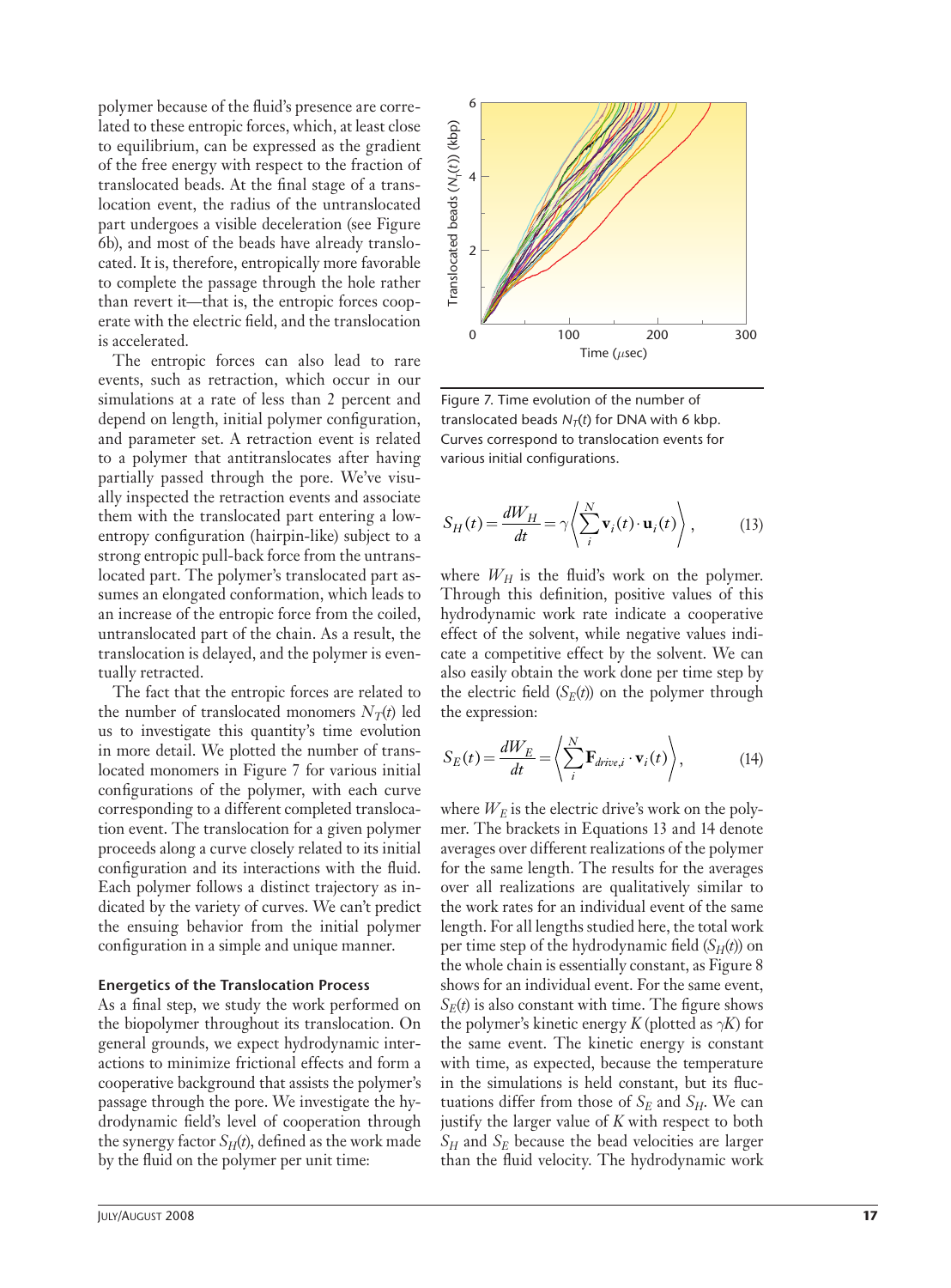

Figure 8. Rates of work (*SH*, *SE*) and kinetic energy (*γK*) as functions of time. For one translocation event of a polymer consisting of *N* = 300 beads (3.6 kbp), time is scaled with respect to this event's total time.

per time is also larger than the corresponding electric field work because the latter only acts in the small region around the pore. Moreover, the average of all these quantities over all events for the same polymer length is constant, and shows smaller fluctuations with time than those of any individual event.

In addition to the work rates' variation with time, we analyze their distributions during translocation events. Figure 9 shows that the distribution of  $S_H(t)$  lies entirely in the positive range, indicating that hydrodynamics turns the solvent into a cooperative environment (by enhancing the translocation process's speed). The figure also shows the distribution for  $S_E(t)$  over all events for the same length. This distribution is mostly positive but has a small negative tail indicating that beads can be found moving against the electric field.

#### **Performance Data**

Within our multiscale computational scheme, the total cost of the computation scales roughly to

 $t \sim (t_{LB}V + t_{MD}MN)N_{LB}$ 

where

- *tLB* is the CPU time required to update a sin-*1.* gle LB site per time step;
- $t_{MD}$  is the CPU time to update a single bead per time step (including the overhead of LB– MD coupling); 1.
- *V* is the computational domain's volume in lattice units; 2.
- *N* is the number of polymer beads; 3.
- *M* is the LB–MD time step ratio; and 4.
- *N<sub>LB</sub>* is the number of LB time steps. 5.

Because the LB–MD coupling is local, the forces are short-ranged and the Shake and Rattle algorithms scale linearly with the number of constraints, so  $t_{MD}$  is largely independent of *N*. The LB part scales linearly with the volume occupied by the solvent. Indeed, at constant volume, the simulations' CPU cost scales linearly with the number of beads: the execution times for 50, 100, and 400 beads are 0.433, 0.489, and 0.882 seconds per step, respectively, on a 2-GHz AMD Opteron processor. By excluding hydrodynamics, these numbers become 0.039, 0.075, and 0.318 seconds per step. When we keep the polymer concentration constant, the volume needed to accommodate a polymer of *N* beads should scale approximately as  $N^{1.8}$ . A typical translocation event with 500 beads evolves over 30,000 LB steps or 150,000 MD steps. Assuming 250 flops per site per LB step and 2,500 flops per bead per MD step, the previous equation leads to a computational cost of approximately 6 hours. This is comparable with the time observed directly from simulations (approximately 7 hours).

The linear scaling of the CPU time<br>
with the molecular size (at constant<br>
volume) is the key feature of the LB-<br>
MD approach, letting us explore long<br>
biomolecules (*N* > 1,000) with a relatively modest with the molecular size (at constant volume) is the key feature of the LB– MD approach, letting us explore long computational cost. Nevertheless, we must resort to parallel computing, and we expect LB's favorable properties toward parallel implementations to facilitate this task. A parallel implementation will also open the way to simulate systems at least an order of magnitude larger than those considered so far, letting us assign chemical specificity to the biopolymer constituents, rather than the generic nature of the beads that constitute the model polymers in the present study. Work along SF. these lines is in progress.

## **Acknowledgments**

*Harvard's Nanoscale Science and Engineering Center, funded by US National Science Foundation award number PHY-0117795, supported Maria Fyta. Simone Melchionna and Sauro Succi thank Harvard's Initiative for Innovative Computing for its hospitality and support.*

#### **References**

- D.A. Wolf-Gladrow, *Lattice Gas Cellular Automata and Lattice Boltzmann Models*, Springer Verlag, 2000. 1.
- R. Benzi, S. Succi, and M. Vergassola, "The Lattice Boltzmann Equation—Theory and Applications,'' *Physics Reports*, vol. 222, Dec. 1992, pp. 145–197. 2.